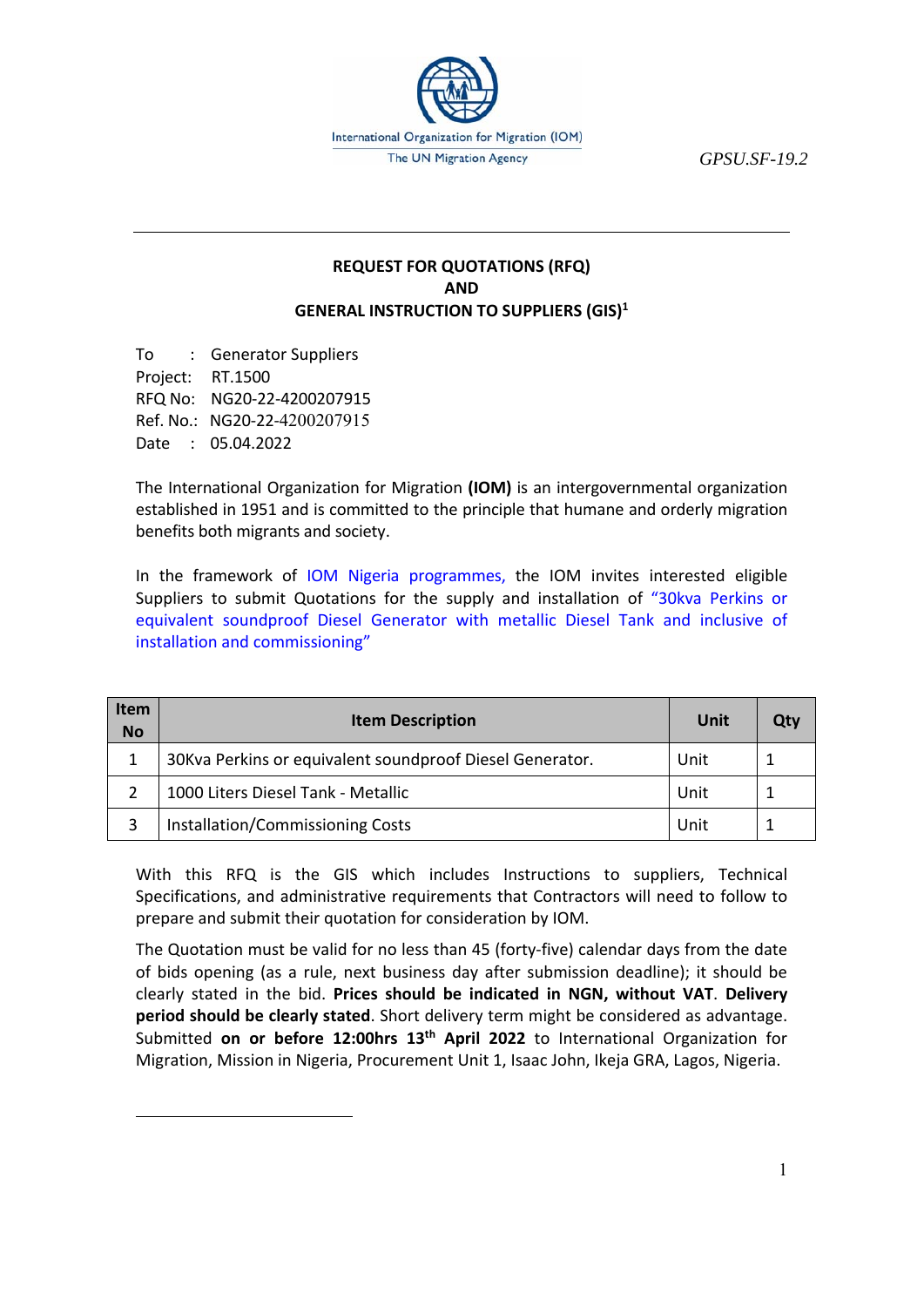Upon IOM request supplier shall deposit the duly signed and stamped **electronic versions** of the Quotation documents on a file hosting service (Dropbox, One Drive, etc.) and shall submit quotation to **IOMLagosTenders@iom.int** . The subject line of the e-mail containing the link for the electronic bid download shall clearly indicate the following: NG20‐22‐4200207915 30kva Perkins or equivalent soundproof Diesel Generator with metallic Diesel Tank and inclusive of installation and commissioning – [insert full name of the Supplier] – Electronic Quotation.

Please address questions in writing to the following email **IOMLagosTenders@iom.int** specifying in the subject line: ""Tender NG20\_22\_4200207915 "30kva Perkins or equivalent soundproof Diesel Generator with metallic Diesel Tank and inclusive of installation and commissioning" ‐ [Bidder`s name] – Clarification request (attn. Procurement Department)" not later than 2 (two) working days prior to deadline for submission.

IOM reserves the right to accept or reject any quotations, and to cancel the procurement process and reject all quotations at any time prior to award of Purchase Order or Contract, without thereby incurring any liability to the affected Contractor/s or any obligation to inform the affected Contractor/s of the ground for the IOM's action.

Very truly yours, Procurement Staff IOM is encouraging companies to use recycled materials or materials coming from sustainable resources or produced using a technology that has lower ecological footprint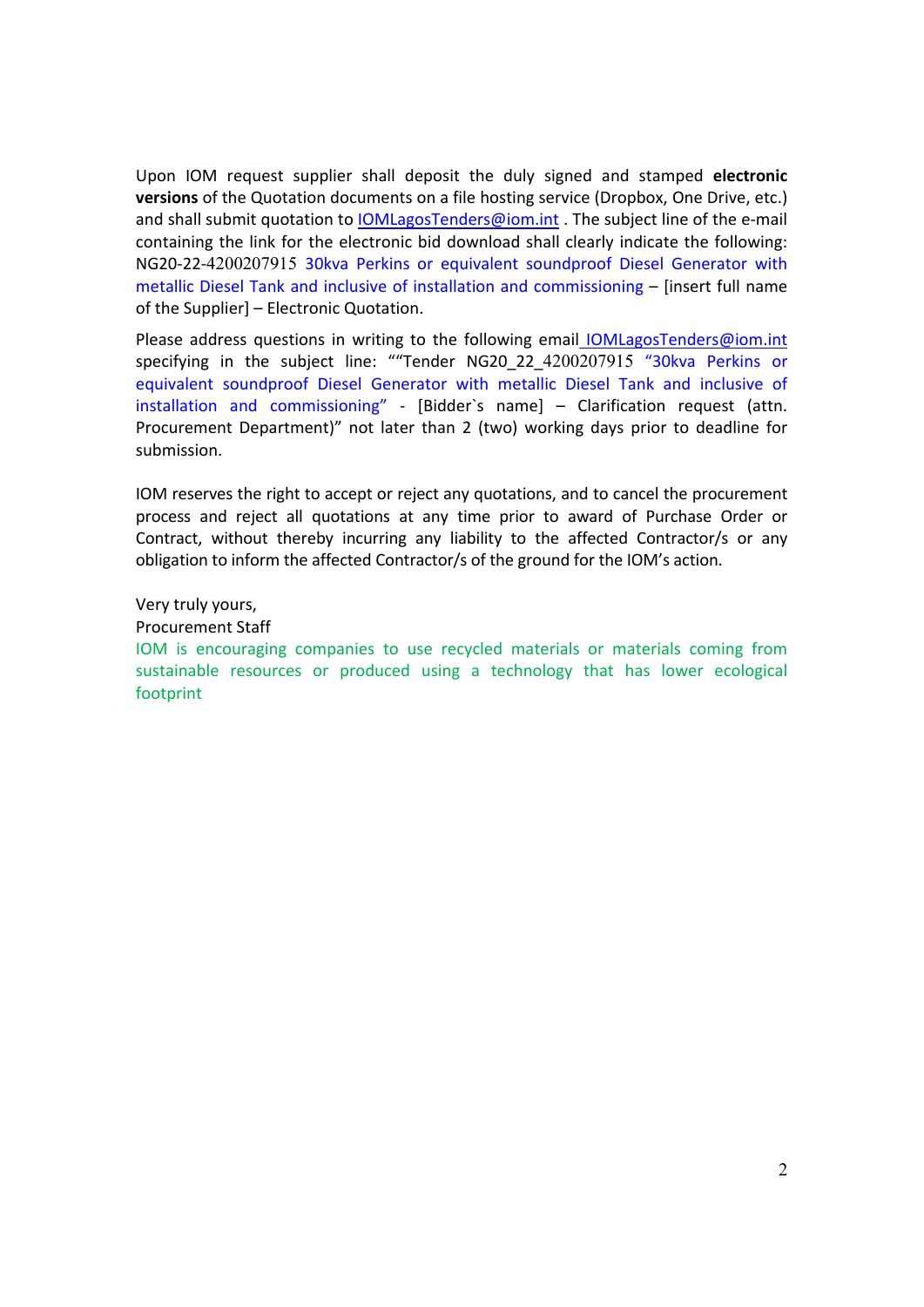# **GENERAL INSTRUCTION TO SUPPLIERS (GIS)**

# **1. Description of Goods**

IOM request prospective suppliers to submit quotation for the supply and installation of "30kva Generator with Diesel Tank and inclusive of installation and commissioning"

| <b>Item</b><br><b>No</b> | <b>Item Description</b>                                  | Unit | Qtv |
|--------------------------|----------------------------------------------------------|------|-----|
|                          | 30Kva Perkins or equivalent soundproof Diesel Generator. | Unit |     |
|                          | 1000 Liters Diesel Tank - Metallic                       | Unit |     |
|                          | Installation/Commissioning Costs                         | Unit |     |

# **2. Corrupt, Fraudulent, and Coercive Practices**

IOM requires that all IOM Staff, manufacturers, suppliers, or distributors, observe the highest standard of ethics during the procurement and execution of all contracts. IOM shall reject any proposal put forward by Suppliers, or where applicable, terminate their contract, if it is determined that they have engaged in corrupt, fraudulent, collusive, or coercive practices. In pursuance of this policy, IOM defines for purposes of this paragraph the terms set forth below as follows:

- Corrupt practice means the offering, giving, receiving, or soliciting, directly or indirectly, of any thing of value to influence the action of the Procuring/Contracting Entity in the procurement process or in contract execution.
- Fraudulent practice is any act or omission, including a misrepresentation, that knowingly or recklessly misleads, or attempts to mislead, the Procuring/Contracting Entity in the procurement process or the execution of a contract, to obtain a financial gain or other benefit to avoid an obligation;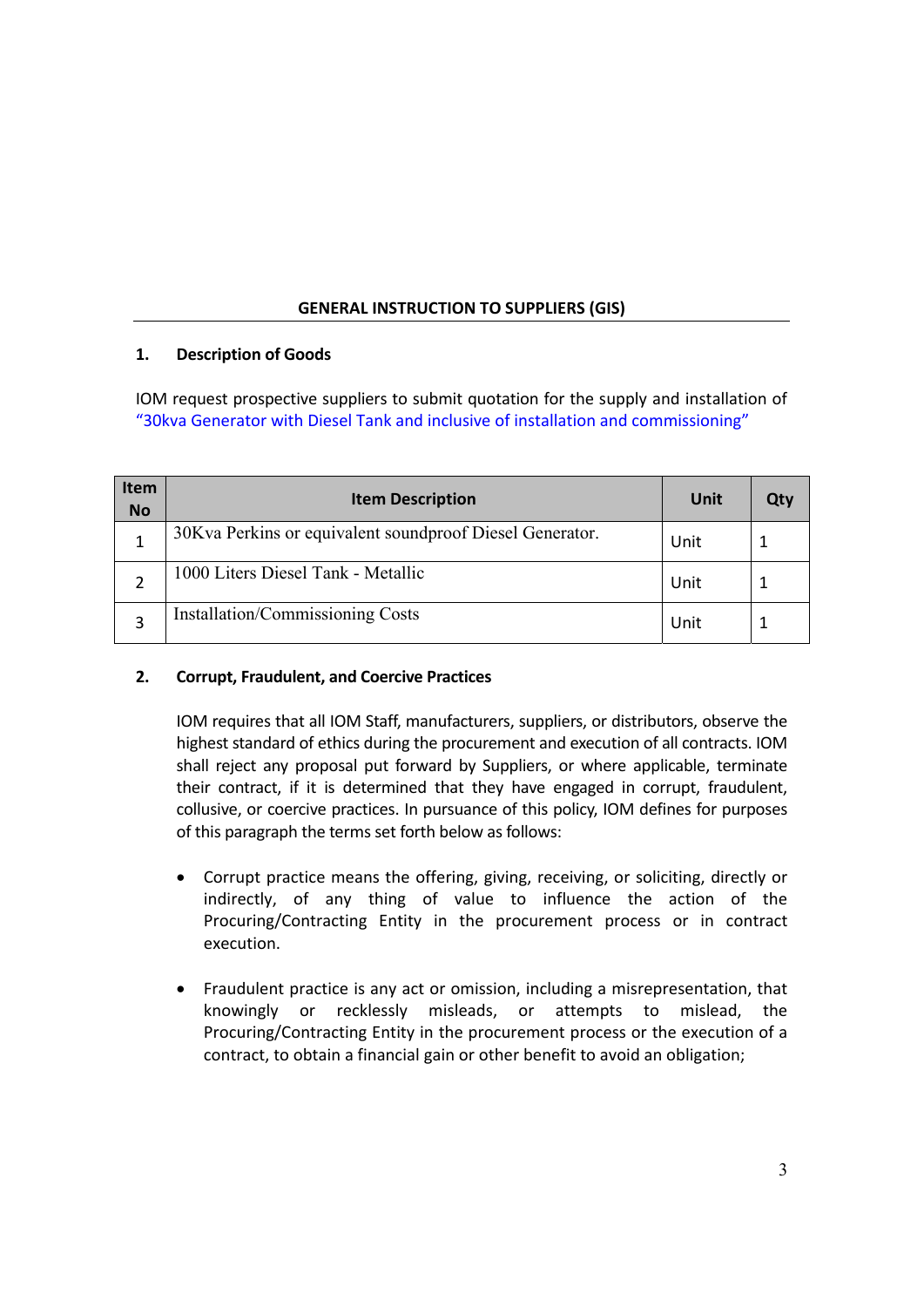- Collusive practice is an undisclosed arrangement between two or more bidders designed to artificially alter the results of the tender procedure to obtain a financial gain or other benefit.
- Coercive practice is impairing or harming, or threatening to impair or harm, directly or indirectly, any participant in the tender process to influence improperly its activities in a procurement process, or affect the execution of a contract

## **3. Conflict of Interest**

All Suppliers found to have conflicting interests shall be disqualified to participate in the procurement at hand. A Supplier may be considered to have conflicting interest under any of the circumstances set forth below:

- A Supplier has controlling shareholders in common with another Supplier.
- A Supplier receives or has received any direct or indirect subsidy from another Supplier.
- A Supplier has the same representative as that of another Supplier for purposes of this quotation.
- A Supplier has a relationship, directly or through third parties, that puts them in a position to have access to information about or influence on the Quotation of another or influence the decisions of the Mission/Procuring Entity regarding this quotation process;
- A Supplier submits more than one Quotation in this Quotation process.
- A Supplier who participated as a consultant in the preparation of the design or technical specifications of the Goods and related services that are subject of this quotation process.

#### **4. Eligible Suppliers**

4.1 This RFQ is open to all duly registered/certified with the government of Nigeria or abroad to engage in trading/supply of Non Sound Generators as well as authorized resellers.

4.2 Only Suppliers that are determined to be qualified shall be considered for award. The Supplier shall fill up and submit the standard IOM Vendor Information Sheet (VIS) (Annex D) and Code of Conduct (Annex F) to establish their eligibility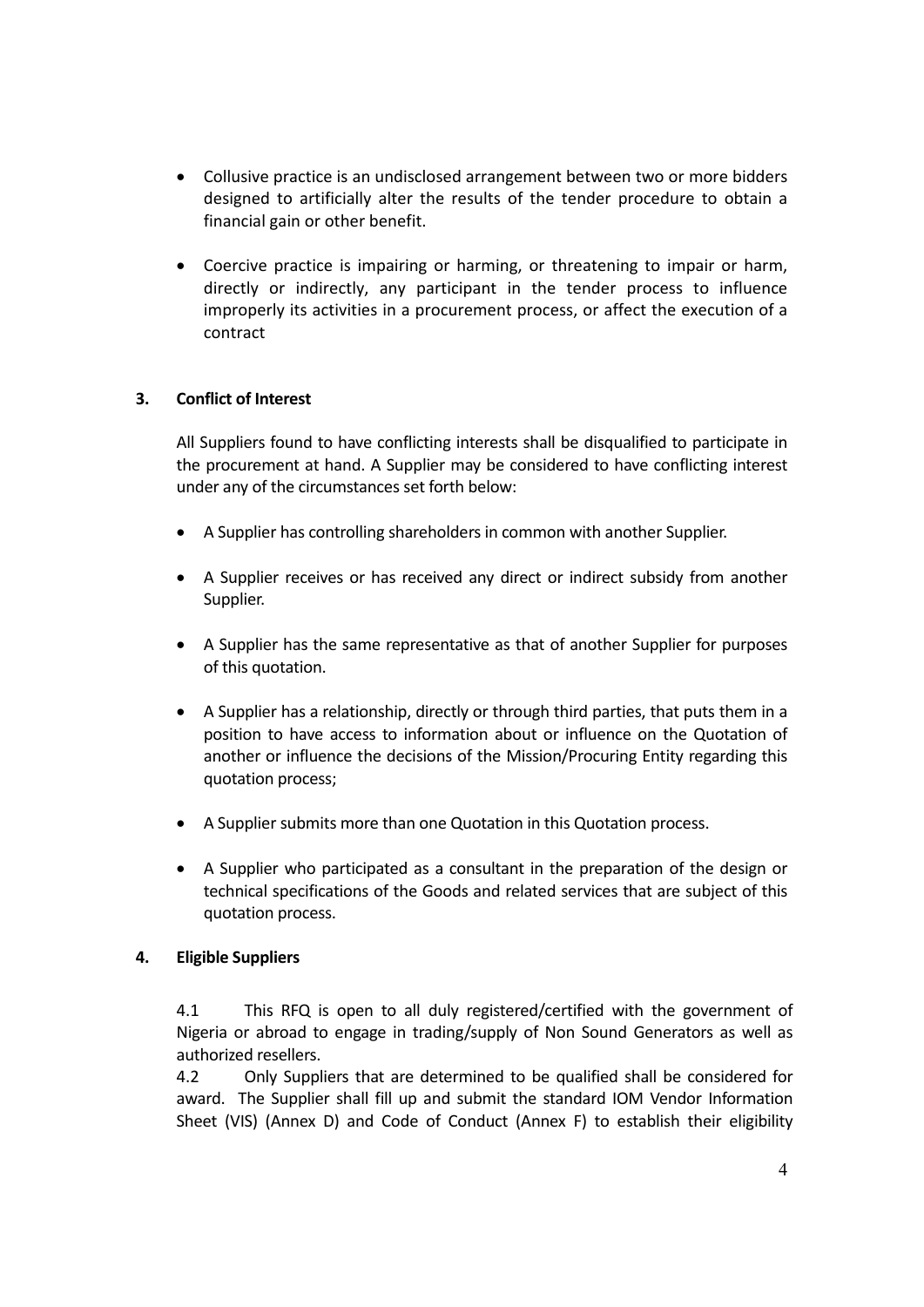together with the Quotation. In case VIS/Code of Conduct were previously submitted the supplier should provide relevant notification. All goods to be supplied under the contract shall have their origin in eligible source countries, and all expenditures made under the contract will be limited to such goods and incidental services. Detailed list of the eligible countries is given in the Practical Guide to contracting procedures for European Union external actions (PRAG), Annex A2a.

## **5. Cost of Preparing the Quotation**

The Supplier shall bear all costs associated with the preparation and submission of his Quotation and IOM will not in any case be responsible and liable for the costs incurred.

## **6. Errors, omissions, inaccuracies, and clarifications**

The documents and forms requested for the purpose of soliciting Quotations shall form part of the Contract; hence care should be taken in completing these documents.

Contractors shall not be entitled to base any claims on errors, omissions, or inaccuracies made in the Quotation Documents. Contractors requiring any clarifications on the content of this document may notify the IOM in e-mail address IOMLagosTenders@iom.int in cc specifying in the subject line **"**Tender NG20‐22‐4200207915 "30kva Perkins or equivalent soundproof Diesel Generator with metallic Diesel Tank and inclusive of installation and commissioning" **– Clarification request (attn. Procurement Department)"** 

not later than 2 (two) working days prior to deadline for submission. Copies of the response including description of the clarification will be given to all suppliers who received this General Instruction, without identifying the source of the inquiry.

# **7. Confidentiality and Non‐Disclosure**

All information given in writing to or verbally shared with the Supplier in connection with this General Instruction is to be treated as strictly confidential. The Supplier shall not share or invoke such information to any third party without the prior written approval of IOM. This obligation shall continue after the procurement process has been completed whether the Supplier is successful.

## **8. IOM's Right to accept any Quotation and to reject any and all Quotations**

IOM reserves the right to accept or reject any Quotation, and to cancel the procurement process and reject all Quotations, at any time prior to award of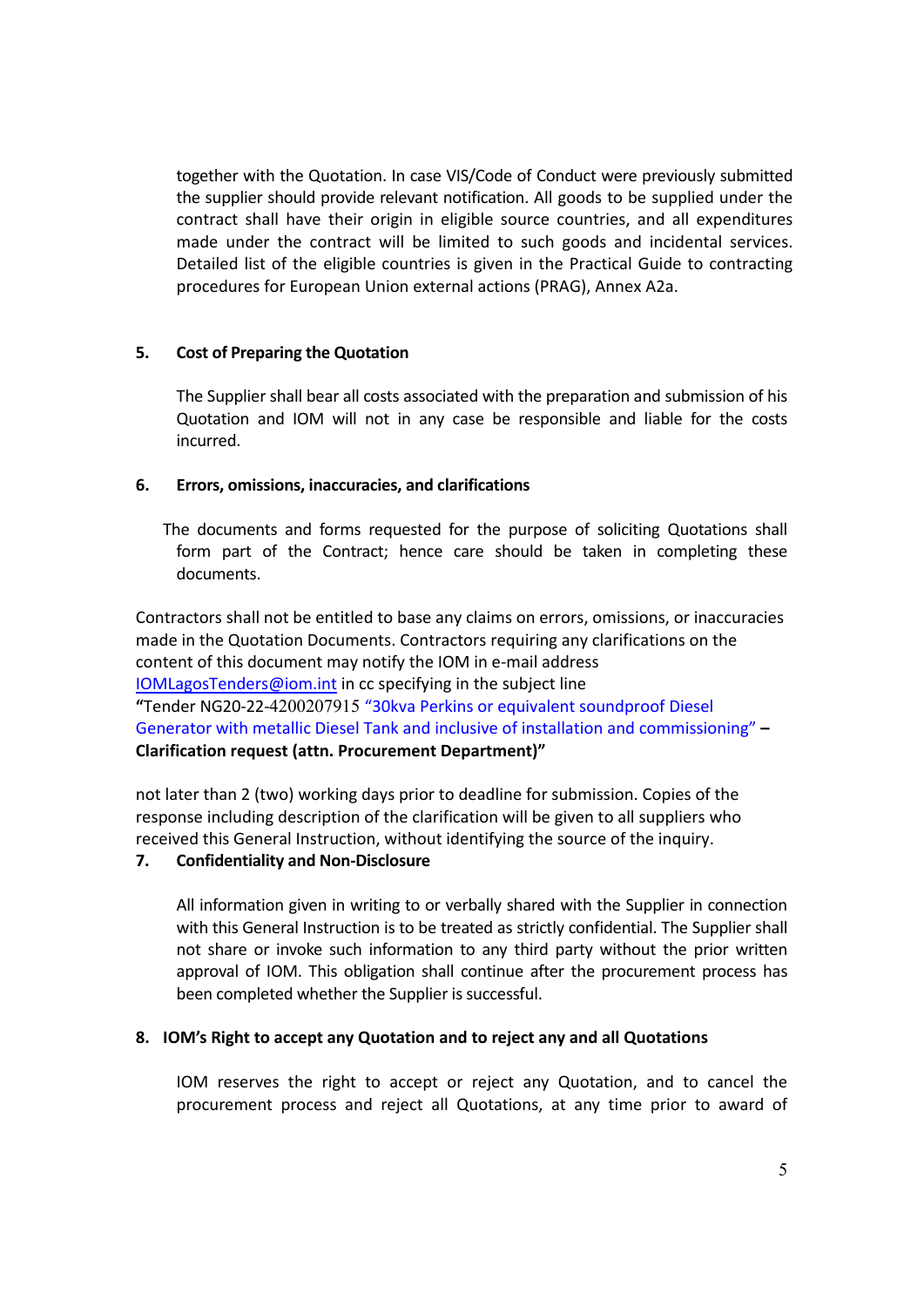contract, without thereby incurring any liability to the affected Supplier/s or any obligation to inform the affected Supplier/s of the ground for IOM's action.

### **9. Requirements**

### **9.1 Quotation Documents**

The following shall constitute the Quotation Documents to be submitted by the Suppliers:

- a.) Quotation Form (Annex A);
- b.) Price Schedule Form (Annex B);
- c.) Technical Specifications Form (Annex C);
- d.) Vendor Information Sheet (Annex D);
- e.) Proforma Contract<sup>2</sup> or PO Standard Terms and Conditions (Annex E);
- f.) Code of Conduct for Suppliers, signed and stamped (Annex F).
- g.) equipment specification form
- h.) Payment schedule

### **9.2 Quotation Form**

The Quotation Form (Annex A) and other required documents shall be duly signed/stamped/sealed and accomplished and typewritten or written in indelible ink. Any correction made to the prices, rates or to any other information shall be rewritten in indelible ink and initialed by the person signing the Quotation Form.

The language of the Quotation shall be in English and prices shall be quoted in Nigerian Naira NGN, exclusive of VAT.

Prices quoted by the Supplier shall be fixed during Supplier performance of the contract and not subject to price escalation and variation on any account, unless otherwise approved by IOM. A submitted quotation with an adjustable price quotation will be treated as nonresponsive and will be rejected.

### **9.3 Validity of Quotation Price**

The Quotation shall remain valid for a minimum period of 30 calendar days, after the deadline for submission.

<sup>&</sup>lt;sup>2</sup> If applicable in lieu of Purchase Order.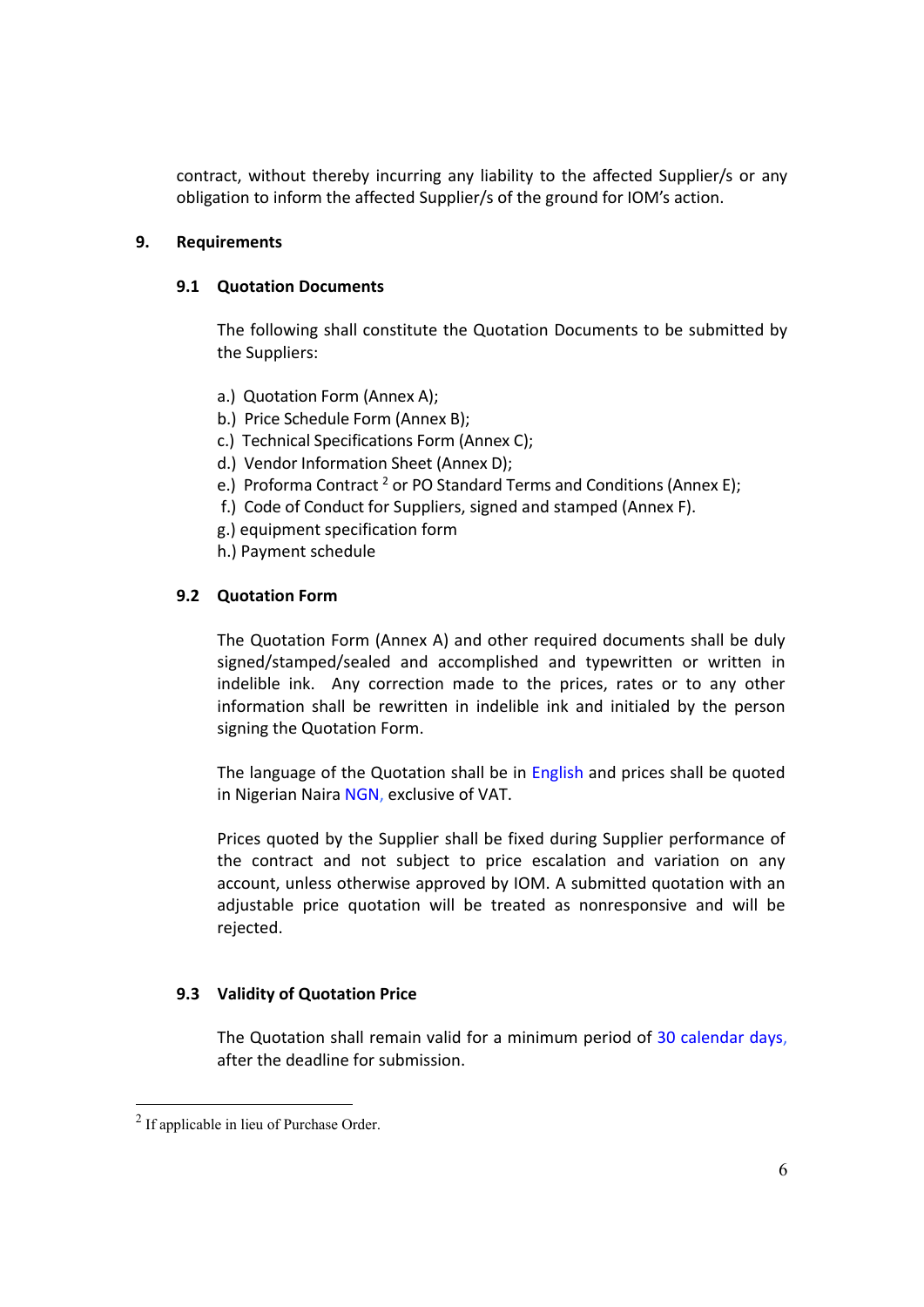In exceptional circumstances, prior to expiry of the period of validity of quotations, IOM may request that the Suppliers extend the period of validity for a specified additional period. The request and the response there to shall be made in writing. A supplier agreeing to the request will not be required or permitted to modify its quotation.

### **9.4 Documents Establishing Supplier's Eligibility and Qualification**

The Supplier shall furnish, as part of its Quotation, documents establishing the Supplier's eligibility to submit Quotation and its qualifications to perform the contract if its Quotation is accepted. The IOM's standard Vendors Information Sheet (Annex D) and Code of Conduct (Annex F) shall be used for this purpose.

### **10. Submission of Quotation Documents**

Duly signed and stamped quotation with all the supporting documents address questions in writing to the following email  $IOMLagosTenders@iom.inti>specificitying$  in the subject line: "Tender NG20-22-4200207915 "30kva Perkins or equivalent soundproof Diesel Generator with metallic Diesel Tank and inclusive of installation and commissioning" and submitted **on or before 12:00hrs 13th April 2022**  ""NG20\_22\_4200207915 "30kva Perkins or equivalent soundproof Diesel Generator with metallic Diesel Tank and inclusive of installation and commissioning",) to International Organization for Migration, Mission in Nigeria, Procurement Unit 1, Isaac John, Ikeja GRA, Lagos, Nigeria.

Upon IOM request Supplier shall deposit the duly signed and stamped **electronic versions** of the Quotation documents on a file hosting service (Dropbox, One Drive, etc.) and shall send the link of the folder containing quotation to IOMLagosTenders@iom.int The subject line of the e-mail containing the link for the electronic bid download shall clearly indicate the following: [insert full name of the Supplier] – Electronic Quotation. Late Quotations will not be accepted.

## **11. Opening of Quotations.**

IOM intends to examine all Quotations on the next business day after the submission deadline at the premises of the IOM Mission in Lagos, Nigeria. IOM reserves the right to conduct opening of Quotations in public or not.

#### **12. Acceptance of Quotations.**

IOM is not bound to take an immediate decision on the acceptability or unacceptability of Quotations at the time of their opening.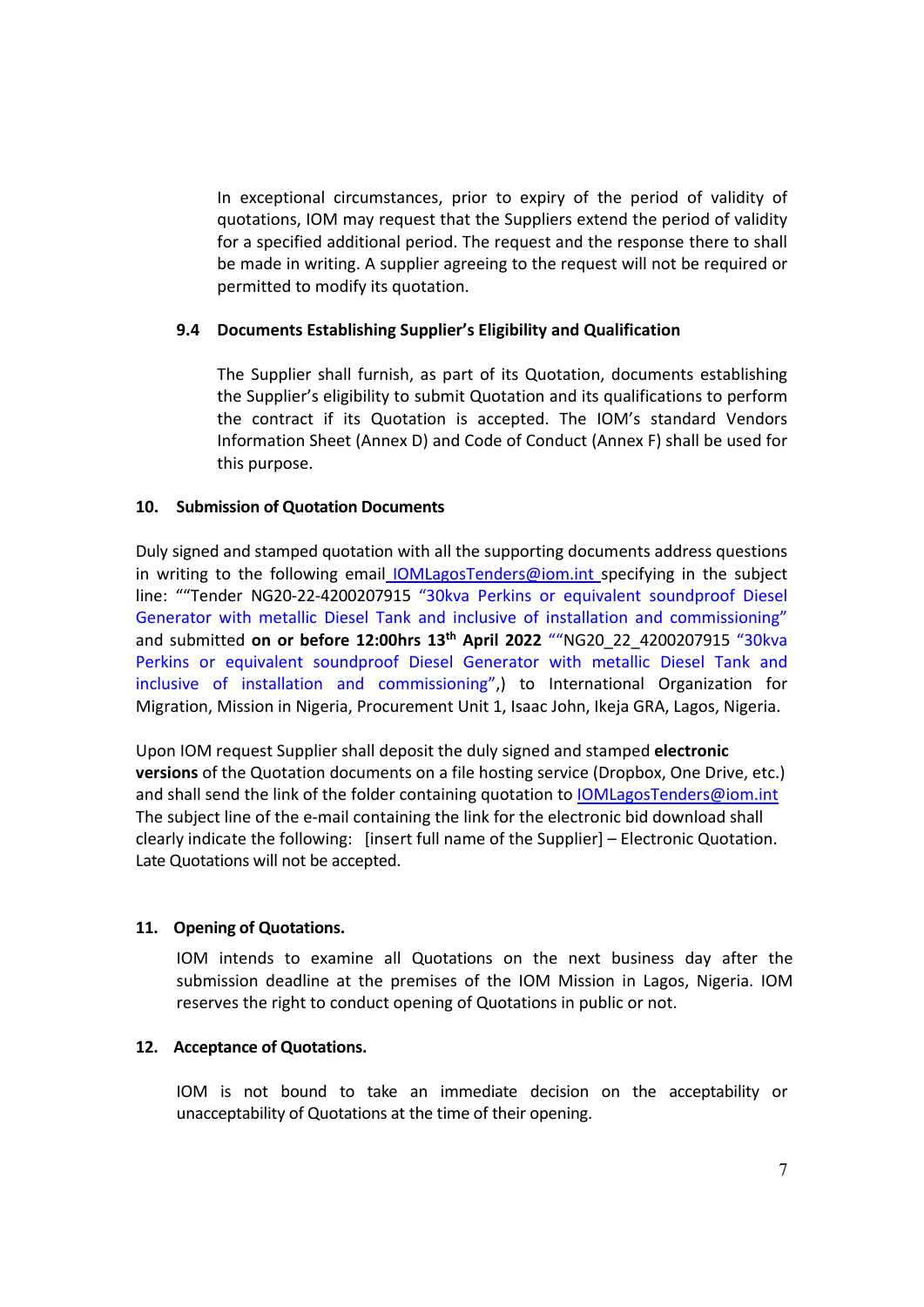## **13. Rejection of Quotations**

Quotation can be rejected for the following reasons:

- (a) the Quotation is not presented in accordance with this General Instruction;
- (b) the Quotation Form or any document which part of the Quotation is
- (c) Document is not signed;
- (d) the Supplier is currently under list of blacklisted suppliers;
- (e) the Supplier offer imposes certain basic conditions unacceptable to IOM
- (f) the offered price is above the approved budget
- (g) the Quotation was submitted after submission deadline

IOM is not bound to accept any offer received and reserves the right to waive any minor defect in an offer, provided, however, that such minor defect (i) does not modify the substance of the offer and (ii) does not change the relative ranking of the Suppliers.

## **14. Evaluation of Quotations**

IOM shall evaluate and compare the Quotations based on the following:

(a) Completeness and responsiveness of the documents mentioned in  $9.1$ ; = 10 points

- (b) Compliance with technical specifications; = 20 points
- (c) Delivery requirement; = 10 points
- (d) Price;  $= 60$  points

Arithmetical errors will be corrected on the following basis. If there is a discrepancy between the unit price and the total price that is obtained by multiplying the unit price and quantity, the unit price shall prevail, and the total price shall be corrected. If the Supplier does not accept the correction of the errors, its Quotation will be rejected. If there is a discrepancy between words and figures, the amount in words will prevail.

# **15. Post Qualification**

Prior to award, post-qualification will be carried out by IOM to further determine the selected Supplier's technical and financial capability to perform the contract. IOM shall verify and validate any documents/information submitted and shall conduct ocular inspection of the office, plant and equipment.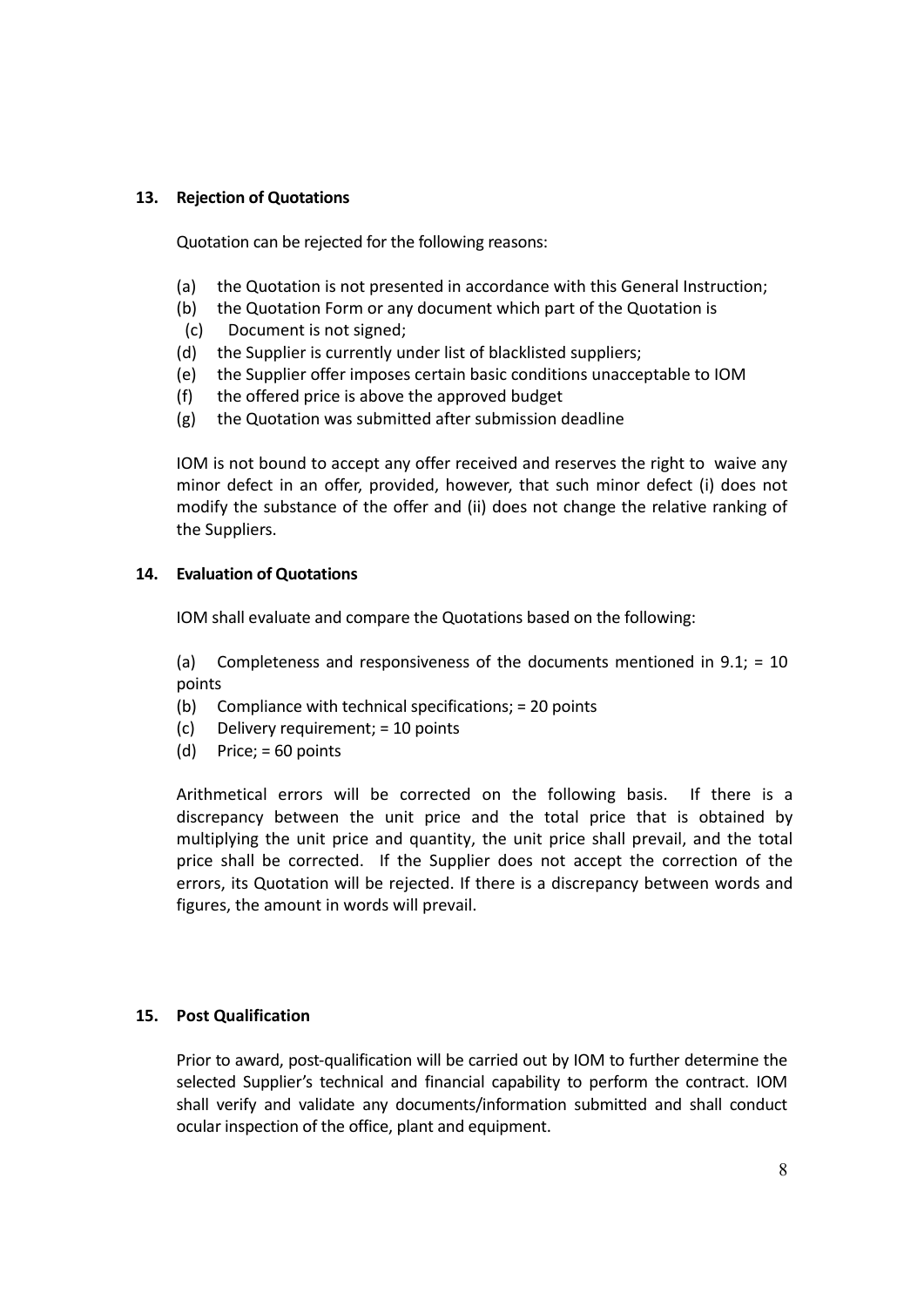### **16. Award of Contract**

The Supplier that has submitted the lowest evaluated Price, substantially responsive to the requirements of this General Instruction and who has been determined to be qualified to perform the contract shall be selected and awarded the contract.

IOM shall notify the selected Supplier through a Notice of Award. IOM shall also notify in writing, the other Suppliers who were not selected without disclosing the reason for rejection.

## **17. Delivery Site and Period of Delivery**

The goods should be delivered at the following delivery site/s:

Immediately after the general hospital, Off Owa Ekei road, Owa Alero. Ika North East Local Government Area, Delta State.

Delivery period shall be within 10 calendar days upon signing of the Purchase Order or Contract.

#### **18. Liquidated Damages**

If the Supplier fails to deliver any or all of the goods within the period specified in Clause 17 above, a penalty payment of 0.1% of the price of the undelivered goods for every day of breach of the delivery schedule by the Supplier will be requested.

**19. Payment** Payment shall be made only upon IOM's acceptance of the goods, and upon IOM's receipt of invoice describing the goods delivered 30 (thirty) calendar days. Payment method should be clearly stated in the quotation.

#### **20. Warranty**

Warranty shall be quoted based on the standard warranties provided by the manufacturer unless specified in the Technical Specifications of this General Instruction. A Warranty Certificate shall be provided by the Supplier as well as the list of authorized service maintenance centers.

#### **21. Settlement of Dispute**